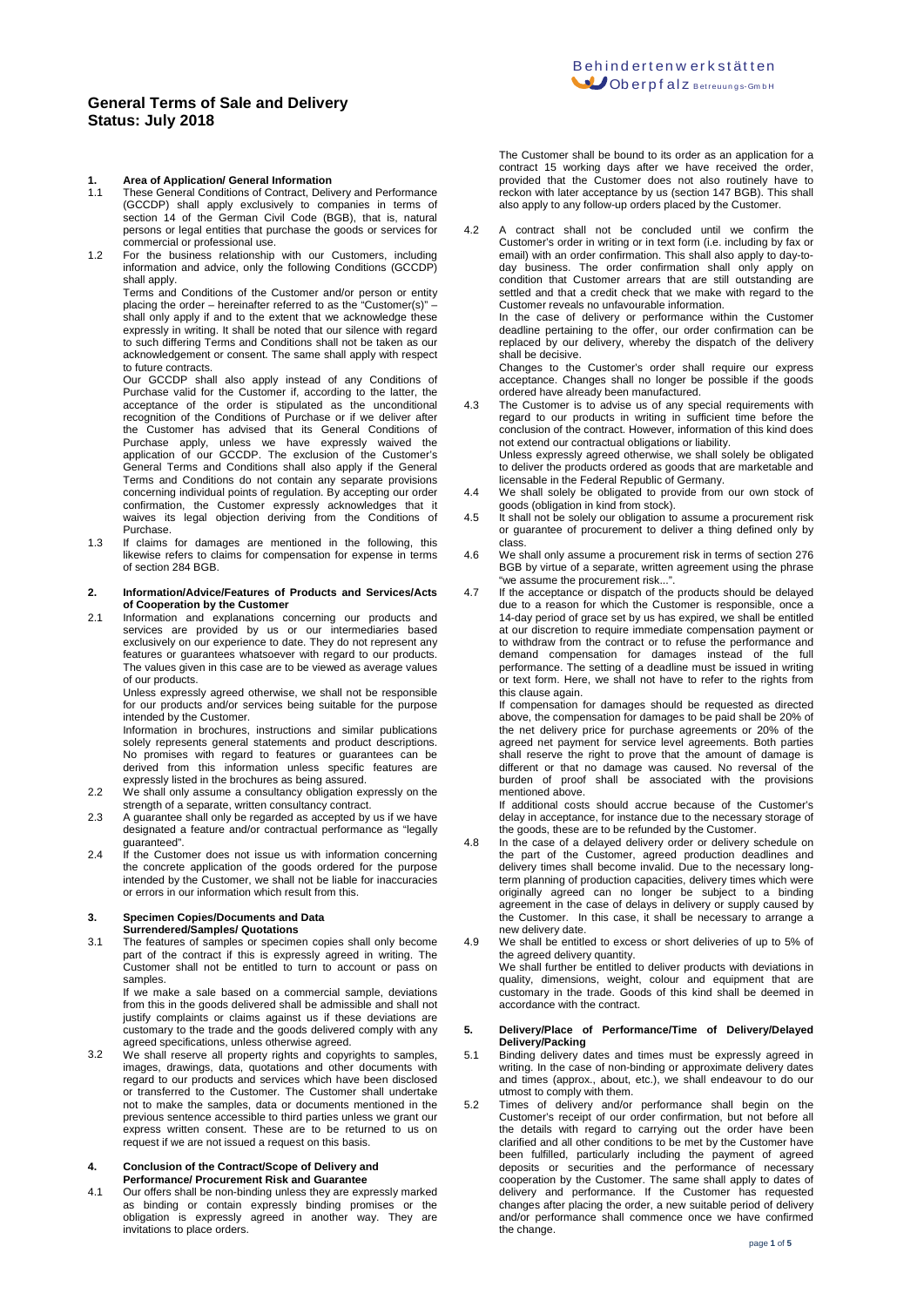- 5.3 If we should fall behind with delivery, the Customer must first set us an appropriate period of grace of at least 14 days to provide the service – provided that this is not unreasonable. The occurrence of a delay is excluded unless all conditions are met for the time of delivery to commence in accordance with item 5.2, and particularly unless the Customer has fulfilled all the obligations for cooperation which affect it.
- 5.4 If no pick-up date is given with the order which we would have to confirm for it to be binding, or if acceptance does not occur on the agreed pick-up date, we shall dispatch the goods that are the subject of the contract at our discretion with a carrier we have commissioned or shall store the goods that are the subject of the contract at the Customer's expense. On dispatch, we shall contract at the Customer's expense. On dispatch, we shall additionally invoice the Customer for the costs of packing, storage, freight and insurance that are incurred (the latter shall apply if cargo insurance was agreed).

In the case of storage, the Customer is to pay a fixed storage rate of 1% of the net payment per week for the goods stored. Both parties shall reserve the right to prove that the outlay was lower or higher. The Customer shall also reserve the right to prove that there was no outlay at all.

## **6. Force Majeure/Delivery by our Own Supplier**

- 6.1 Should we not receive deliveries or services from our subsuppliers to perform the delivery or service we owe by contract for reasons for which we are not responsible despite correct and sufficient supplies before concluding the contract with the Customer in accordance with the quantity and quality pertaining to our delivery or performance agreement with the Customer (congruent supply), or should these deliveries or services from our subsuppliers not be correct or not arrive punctually, or should force majeure events occur that are of considerable duration (i.e. lasting longer than 14 calendar days), we shall inform our Customers in due time in writing or text form. In this case we shall be entitled to postpone the delivery for the duration of the disruption or to withdraw from the contract completely or partially due to the part that has not yet been completed, provided that we have met our above obligation to provide information and have not assumed the procurement risk or a guarantee of delivery. Force majeure includes strikes, lockout, interventions by the authorities, shortages or energy or raw materials, shipping bottlenecks or hindrances which are not our fault, business disruptions which are not our fault – e.g. due to fire, water or machine damage – and all other disruptions which, seen objectively, were not caused due to a fault on our part.
- 6.2 If a binding delivery date or time has been agreed and the agreed delivery date or the agreed delivery time has been exceeded due to events according to item 6.1, the Customer shall be entitled to withdraw from the contract due to the part that has not been completed after an appropriate period of grace has elapsed to no avail. Further claims of the Customer, particularly such pertaining to compensation for damages, shall be excluded in this case.
- 6.3 The above provision according to item 6.2 shall apply accordingly if it would be objectively unreasonable for the Customer to continue to hold firm to the contract for the reasons given in item 6.1, even when a fixed delivery date has not been agreed by contract.

## **7. Dispatch/Passing of Risk/Acceptance**

- 7.1. Unless otherwise agreed in writing, the delivery shall be made ex works Incoterms 2010. In the case of obligations to be performed at our place of business and of obligations to be performed at our place of business where the goods are to be dispatched to the Customer, the goods are transported at the Customer's risk and expense.
- 7.2 In the case of an agreed dispatch, we shall reserve the right to choose the freight route and means of transport unless otherwise agreed. However, we shall endeavour to take into account the Customer's wishes with respect to the mode of dispatch and the shipping route, but the Customer shall have no claim in this regard. Like the costs of freight and insurance, additional costs caused by this shall be at the Customer's expense – even when free shipping has been agreed.

If the agreed time of dispatch is delayed at the Customer's request or due to the Customer's fault, we shall store the goods at the Customer's expense and risk. Item 5.4(2) shall apply  $\alpha$  accordingly in this respect. In this case, the dispatch advice shall be equivalent to dispatch.

7.3 In the case of an agreed obligation to be performed at the place of business of the debtor, the risk of accidental destruction or accidental deterioration shall pass to the Customer on delivery of the products to be delivered, and in the case of an agreed obligation to be performed at our place of business with a supplementary dispatch obligation, it shall pass to the forwarder, the carrier or the other companies assigned with carrying out the

dispatch. However, as soon as the products leave our works or our warehouse or our branch or the manufacturer's works, the risk shall pass to the Customer unless it has been agreed that an obligation will be performed at the Customer's place of business. The above shall also apply if a partial delivery is made as agreed.

7.4 If the consignment is delayed because we exercise our right of retention as a result of the complete or partial default of payment by the Customer or for any other reason for which the Customer is responsible, the risk shall pass to the Customer no later than the date on which the Customer receives the dispatch advice and/or notification of readiness to perform.

### **8. Notice of Defects/ Breach of Obligation Due to Material Defects/ Warranty**

8.1 The Customer is to give us notice of visible material defects immediately after receiving or delivering the goods and notice of hidden material defects immediately after discovery. This is to be done within the warranty limitation period according to item 8.2 at the latest. A notice of defects which is not made before the expiry of the period for making a claim shall exclude all claims of the Customer arising from the breach of obligation due to material defects. This shall not apply in the case of deliberate, grossly negligent or malicious conduct on our part, in the case of injury to life, limb or health, in the case of acceptance of a guarantee of absence of defects or in the case of a procurement risk according to section 276 BGB or of any other situations triggering liability that are compulsory by law. The statutory special provisions for final deliveries of goods to consumers (recourse of the supplier, §§ 478, 479 BGB) shall remain unaffected.

 As a rule, in the case of visible defects 'immediately' shall indicate a period of 4 days after the goods have been received or delivered, and in the case of defects that become visible during an inspection carried out with customary diligence, it shall indicate a period of up to 9 days after delivery of the goods. In the case of hidden defects, a notice of defects issued within 2 days of the defect being discovered shall be regarded as an immediate notice of defects. It is sufficient for the notice of defects to be sent in due time. Here, the burden of proof shall lie with the Purchaser to verify that the notice of defects has been received.

 Notice of defects regarding obvious transport damage and other damage which is already visible on delivery/receipt of the goods are to be issued to the shipping company immediately before this shipping company receives the goods or when it receives the goods. The defects are to be recorded in writing for the shipping company. If the Customer should fail to meet its obligation to give notice of defects and claim for transport damage, claims for compensation for damages asserted against us shall be excluded if we can no longer claim for damages against the shipping company due to failure to issue it with an immediate notice of defects.

- 8.2 For material defects unless expressly agreed otherwise in writing or text form – we shall provide a warranty for a period of 12 months calculated from the date of the passing of risk (see item 7.3), and in the case of the refusal to accept/take delivery by the Customer, from the time of the notice of completion for goods receiving. This shall not apply to claims for damages resulting from a guarantee, the assumption of a procurement risk in terms of section 276 BGB, claims as a result of injury to life, limb or health or malicious, deliberate or grossly negligent conduct on our part, or if a longer limitation period has been exigently laid down in cases that come under sections 478 and 479 BGB (recourse to the supply chain), section 438(1) No. 2 BGB (construction of buildings and delivery of things for buildings) and section 634a(1) No. 2 BGB (construction defects) or by any other law. Section 305b BGB (the priority of individually agreed terms in verbal, text or written form) shall remain unaffected. No reversal of the burden of proof shall be associated with the provision mentioned above.
- 8.3 Our warranty (claims arising from a breach of obligation due to bad performance concerning material defects) and the liability resulting from this shall be excluded if defects and damage related to these are not verifiably based on flawed material, flawed construction, inadequate performance, flawed performance, manufacturing materials or if the required instructions for use are inadequate. The warranty and the liability resulting from it due to a breach of obligation due to bad performance shall particularly be excluded with regard to the consequences of incorrect use and unsuitable storage conditions and the consequences of chemical, electromagnetic, mechanical or electrolytic factors which do not correspond to those in our product description or product specifications which were otherwise agreed or to the average standard factors prescribed by us or the manufacturer in the respective product-specific data sheet. The above shall not apply in the case of malicious, grossly negligent or deliberate conduct on our part, or injury to life, limb or health, acceptance of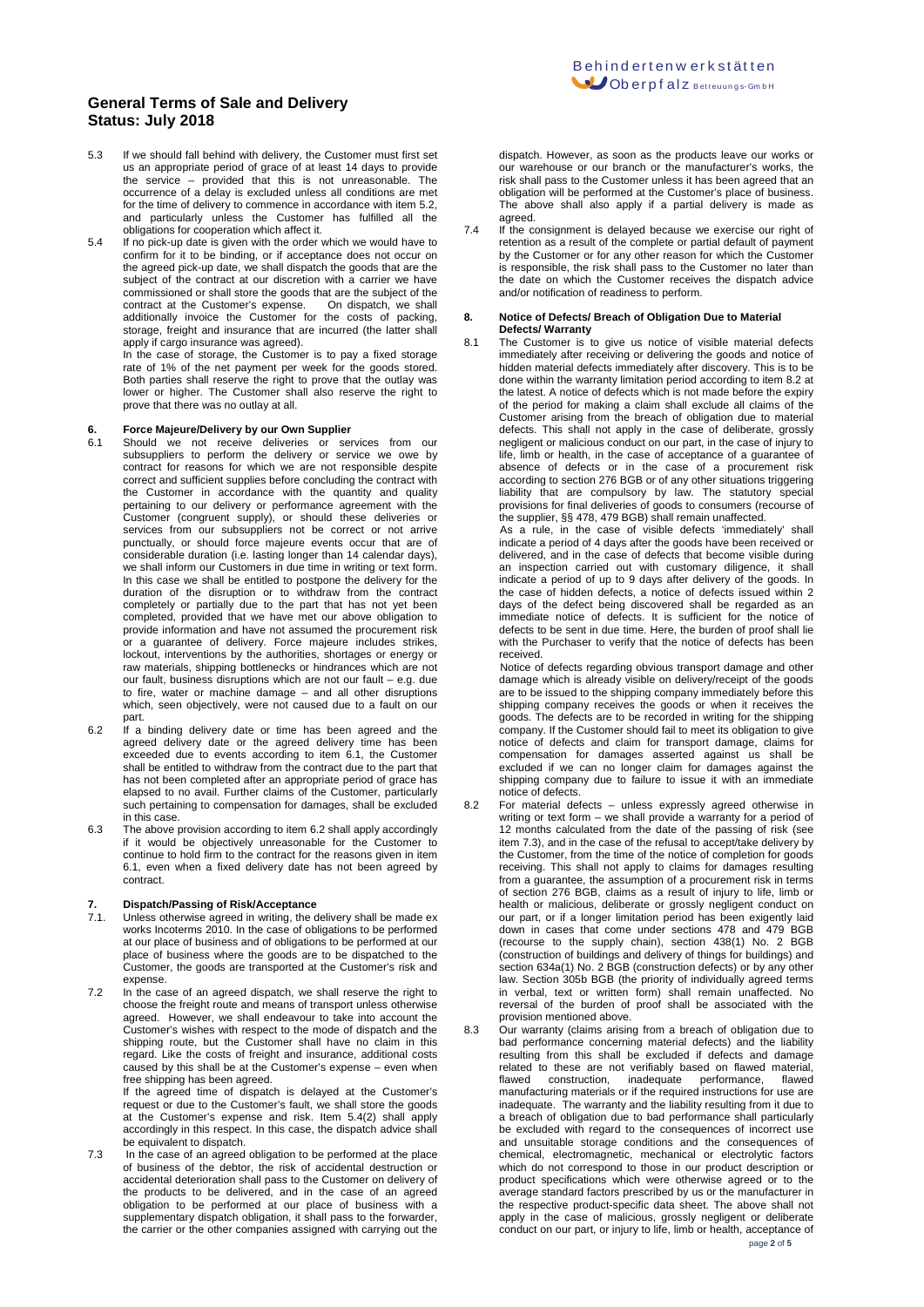a guarantee, a procurement risk according to section 276 BGB or a liability according to a situation triggering liability that is compulsory by law.

- 8.4 We shall issue no warranty according to sections 478 and 479 BGB (recourse to the supply chain – recourse of suppliers) if the Customer has treated or processed or otherwise altered the products delivered by us which are the subject of the contract, unless this corresponds to the intended use of the products as agreed by contract.
- 8.5 Breaches of obligation in the form of material defects must always be acknowledged in written form.

## **9. Prices/Payment Terms/Defence of Insecurity**<br>**9.1** All prices shall be ex works or warehouse and

- All prices shall be ex works or warehouse and in net EUR as a matter of principle, excluding transport packaging by air or sea, freight, postage and, if cargo insurance has been agreed, insurance costs, plus VAT to be paid by the Customer (if accruing by law) to the amount prescribed by law in each case, plus any country-specific excise tax for deliveries to countries outside the Federal Republic of Germany, and plus customs duties and other charges and public dues for the delivery/service. In the case of payment in currencies other than EUR, the purchaser is to ensure that when applying the exchange rate to be taken as a basis at the time the seller receives the credit, the amount transferred corresponds to the invoiced amount in EUR.
- 9.2 Methods of payment other than cash payment or bank transfer shall require a separate agreement between us and the Customer; this shall particularly apply to the negotiation of cheques and bills of exchange.
- 9.3 If a transfer has been agreed, the day of payment shall be regarded as the date on which we receive the money or on which our account or the account of the paying agency we have specified is credited with the payment amount.
- 9.4 In the case of an agreed obligation to be performed at our place of business, the purchase price shall be due for payment when the notice of the provision of the goods has been received, in the case of an agreed obligation to be performed at our place of business with a supplementary dispatch obligation, it shall be due on delivery to the carrier, and in the case of an obligation to be performed at the Customer's place of business it shall be due on delivery of the goods.

The Customer shall only be entitled to a cash discount if the cash discount has been agreed by contract in each case. In this case, the cash discount shall only be permitted if the payment of the purchase price has entered our account within 10 calendar days of the payment becoming due. Cash discounts shall also be excluded in cases where they have been agreed by contract if the Customer is in arrears with the payment of other accounts receivable.

9.5 We shall be entitled to increase the payment accordingly and unilaterally in the case of an increase in costs of manufacturing materials and/or purchasing material and/or products, in labour costs and ancillary labour costs, social security payments, as well as energy costs and costs incurred as a result of environmental specifications, and/or currency fluctuations and/or changes in customs duties, and/or freight rates and/or public dues if these directly or indirectly influence the costs of goods manufacture or procurement or costs of the services we have agreed by contract and if more than 4 months have elapsed since the conclusion of the contract and the delivery. An increase in the sense mentioned above shall be excluded if the cost increase with regard to all of the above factors or to specific factors mentioned above is cancelled out by a cost reduction in other factors as mentioned above with regard to our total cost burden for the delivery.

If there is a reduction in the above cost factors without the cost reduction being offset by the increase in other cost factors as mentioned above, the Customer shall be entitled to require a suitable price adjustment in terms of the above clause.

If the new price lies 20% or more above the original price because of our right to a price adjustment mentioned above, the Customer shall be entitled to withdraw from contracts which have not yet been fully completed. However, it can only exercise this right immediately after the increase in price has been communicated.

- 9.6. As soon as default occurs, default interest of 9 percentage points above the base rate of the European Central Bank that is applicable when the demand for payment is due shall be charged. The assertion of damages in excess of this shall remain reserved. If the purchaser is in payment default, WFBM shall be entitled to exercise a right of retention with respect to further deliveries from both the same contractual relationship and a different contractual relationship.
- 9.7 A right of retention or right of offsetting on the part of the Customer shall only exist with respect to such counterclaims as are not contested or have been finally established.
- 9.8 The Customer can only exercise a right of retention if its

counterclaim is based on the same contractual relationship.

- 9.9 Meeting the purchase price demand due to us by paying by bill of exchange shall be excluded on principle.
- 9.10 Incoming payments shall first be used to settle the costs, then the interest and finally the principal accounts receivable according to age.

## **10. Reservation of Ownership, Attachments**

- 10.1 We shall reserve ownership of all goods we deliver (hereinafter referred to collectively as "goods subject to retention") until all of our receivables arising from the business connection with the Customer have been paid, including the future claims arising from contracts concluded later. The same shall apply to a credit balance in our favour if some or all receivables are included in an account outstanding (current account) and the payments have been offset.
- 10.2 The Customer is to insure the goods subject to retention sufficiently, particularly against damage due to fire or theft. Titles to insurance benefits arising from a claim concerning the goods subject to retention shall thereby already be transferred to us to the amount of the value of the goods subject to retention. We hereby already accept the transfer now.
- 10.3 The Customer shall be entitled to resell the products delivered in the regular course of business. The Customer shall not be permitted other dispositions, particularly pledging or the granting of equitable lien. If the goods subject to retention are not paid by the third party purchaser immediately upon resale, the Customer shall be obliged to resell only under reservation of ownership. The entitlement to the resale of the goods subject to retention shall lapse automatically if the Customer stops payment or falls into default of payment towards us.
- 10.4 The Customer shall hereby already assign to us all claims accruing to it against the final customer or against third parties in connection with the resale of goods subject to retention, including securities and ancillary rights. It shall not be allowed to make any agreements with its customers that exclude or compromise our rights in any way or nullify the assignment of future claims. If goods subject to retention are sold with other items, the claim against the third party purchaser shall be deemed assigned to the amount of the delivery price agreed by us and the Customer, provided that the amounts allotted to the individual goods cannot be established from the invoice.
- 10.5 The Customer shall remain entitled to collect the claim assigned to us until this is revoked by us, which is admissible at any time. However, we shall only revoke the collection authorisation in the case of justified interest. Such justified interest would apply if the Customer did not duly meet its payment obligations or fell into default of payment, for example. Upon our request, it shall be obligated to give us all information and documents necessary for collection of assigned claims in full, and – if we do not do so ourselves – to notify its customers of the assignment to us immediately.
- 10.6 If the Customer receives claims from the resale of goods subject to retention in an existing current account relationship with its customers, it shall thus already assign a recognised credit balance accruing in its favour to us now to the amount corresponding to the total amount of the accounts receivable from the resale of our goods subject to retention which is entered in the current account relationship.
- 10.7 If the Customer has already assigned claims from the resale of the products delivered or to be delivered by us to third parties, particularly due to arranged or unarranged factoring, or met other agreements due to which our current or future security interests according to item 10 could be compromised, it is to notify us of this immediately. In the case of an unarranged factoring, we shall be entitled to withdraw from the contract and to require the surrender of products already delivered. The same shall apply in the case of an arranged factoring if the Customer cannot freely dispose of the purchase price of the claim.
- 10.8 In the case of actions in breach of contract which are the fault of the Customer, particularly in the case of default of payment, we shall be entitled to take back all goods subject to retention after withdrawal from the contract. In this case, the Customer shall be automatically obliged to deliver such goods and shall bear the necessary transport costs for their return. Our taking back of the goods subject to retention shall constitute a withdrawal from the contract. We shall be entitled to turn to account the goods subject to retention if they have been taken back. The proceeds from the turning to account less costs proportionate to the turning to account shall be offset against those accounts receivable arising from the business relationship which are owed to us by the Customer. To establish the inventory of the goods we have delivered, we may enter the Customer's business premises at any time during normal business hours. The Customer is to notify us in writing immediately of all access of third parties to goods subject to retention or claims assigned to us.
- page **<sup>3</sup>** of **<sup>5</sup>** 10.9 If the value of the securities to which we are entitled according to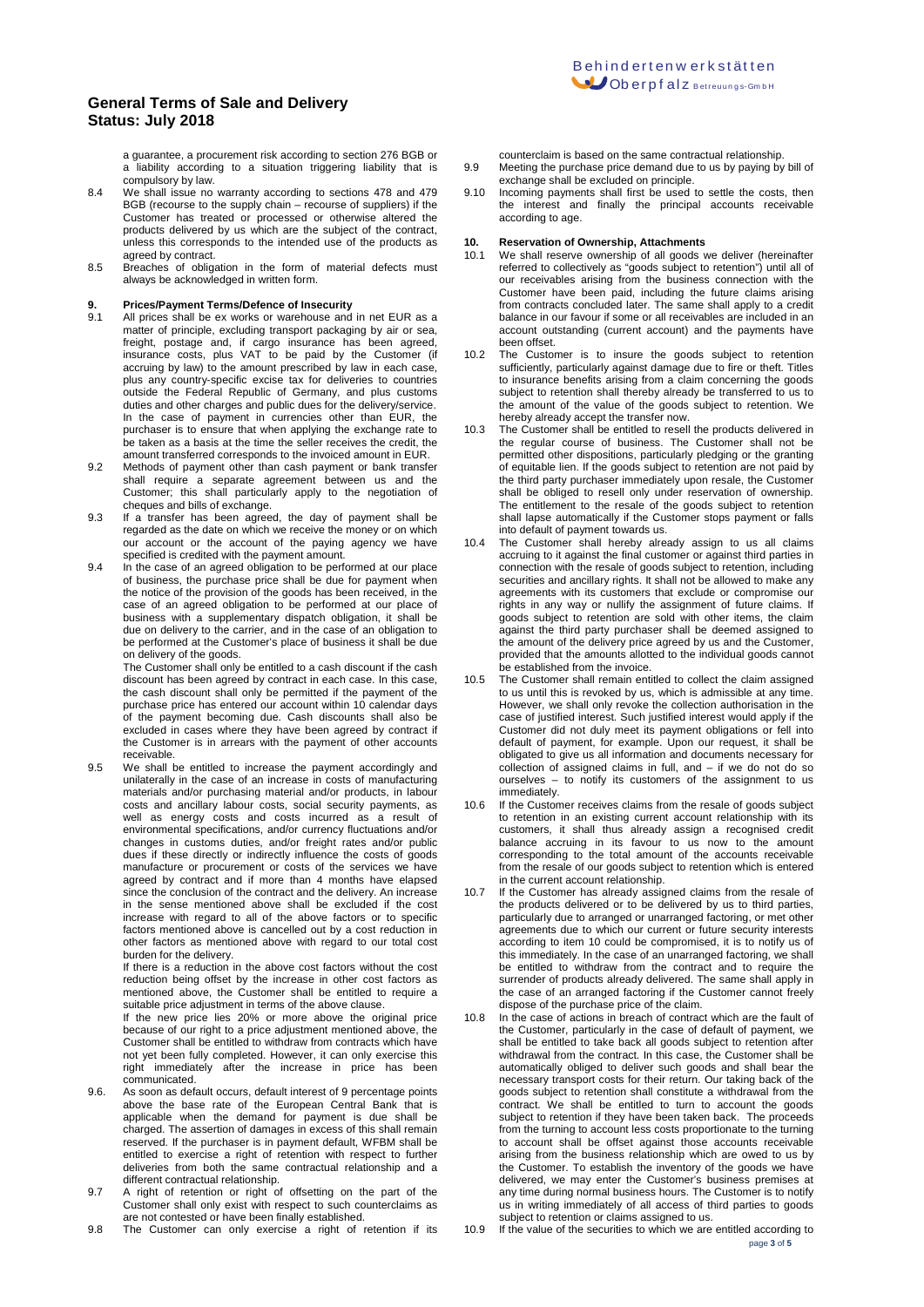the above provisions exceeds the secured claims by more than 10% in total, we shall be obligated in this respect to release securities upon request of the Customer; the selection of the securities to be released shall be carried out by us.

- 10.10 Any treatment or processing of the goods subject to retention shall be carried out for us as the manufacturer, without however placing us under any obligation. If the goods subject to retention should be processed or inextricably joined to objects which we do not own, we shall acquire joint ownership of the new item in the ratio of the net invoice amount of our goods to the new invoice amounts of the other processed or joined objects. If our goods are joined with other movable objects to form a unified item which is to be regarded as the principal item, the Customer shall already transfer joint ownership to us now in the same proportion. The Customer shall hold the property or jointly held property for us free of charge. The joint ownership titles resulting hereafter shall be deemed goods subject to retention. Upon our request, the Customer shall be obligated at all times to issue us with the necessary information to be able to track our property or jointly held property.
- 10.11 In the case of attachments or other interventions by third parties, the Customer must inform us of this in writing immediately so that we may file an action under section 771 German Code of Civil Procedure (ZPO). If third parties are not able to reimburse us for the judicial and extrajudicial costs of an action under section 771 ZPO, the Customer shall be liable for the loss incurred to us.

## **11 Exclusion/Limitation of Liability**

- Subject to the following exceptions, we shall assume no liability, particularly for the Customer's claims to compensation for damages or reimbursement of expenses – irrespective of the legal basis – in the case of a breach of obligations arising from the contractual obligation.
- 11.2 The above exclusion of liability according to item 11.1 shall not apply if liability is compulsory by law, particularly:

with regard to deliberate or grossly negligent breaches of obligation on our part and deliberate or grossly negligent breaches of obligation by legal representatives or vicarious agents;

- with regard to the breach of essential contractual obligations: "essential contractual obligations" are obligations that protect precisely those essential contractual legal positions of the Customer which the contract should grant to the Customer according to its content and purpose; furthermore, contractual obligations that are essential are those where it would not even be possible to carry out the contract properly if they were not met and where the Customer has consistently trusted and may consistently trust that they shall be complied with.

- in the case of injury to life, limb or health, including that caused by legal representatives or vicarious agents;

- in the case of delay, provided that a fixed time of delivery and/or performance was agreed;

- if we have provided the guarantee for the condition of our goods or the existence of a contractual performance or a procurement risk in terms of section 276 BGB;

.<br>- in the case of liability according to the German Product Liability Act or other situations triggering liability that is compulsory by law.

- 11.3 If it is only a case of slight negligence on our part or on the part of our vicarious agents and none of the cases in item 11.2 above, dashes 4, 5 and 6, occurs, we shall only be liable for damage that is foreseeable and typical of the contract even if essential contractual obligations have been breached.
- 11.4 Our liability shall be restricted to a maximum amount of €15,000,000 for each individual claim. This shall not apply if it is a case of malice, intent or gross negligence on our part, concerning claims resulting from injury to life, limb or health, and in the case of a claim based on a tort action or based on a guarantee that has been expressly provided or based on the assumption of a procurement risk according to section 276 BGB or in cases of different liability amounts that are higher as prescribed by law. Any further liability shall be excluded.
- 11.5 If a loss should be incurred to the Customer as a result of our default, the Customer shall be entitled – excluding further claims – to demand compensation for the default for every week of the default, where part of a week shall count as a whole week, to the amount of 5% of the net payment for the goods delivery and/or entire performance in default, but no more than 5% of the net payment for the complete delivery and/or complete performance which is not delivered and/or provided by us in due time or in accordance with the contract. Any further compensation for Any further compensation for loss or damage caused by our delay shall be excluded. This shall not apply in the case of deliberate, grossly negligent or malicious action on our part, in the case of claims resulting from injury to life, limb or health, in the case of default or in the case of an agreed fixed delivery date in the legal sense and the provision of a performance guarantee or the assumption of a procurement

risk according to section 276 BGB and in the case of liability which is compulsory by law.

- 11.6 The exclusions or limitations of liability according to items 11.1 to 11.5 and 11.7 above shall apply to the same extent to the benefit of our organs, our executive and non-executive staff and other vicarious agents and our subcontractors.
- 11.7 Claims of the Customer to compensation for damages from this contractual relationship can only be asserted within a cut-off period of one year from the beginning of the statutory limitation period. This shall not apply if it is a case of intent or gross negligence on our part, concerning claims resulting from injury to life, limb or health, and in the case of a claim based on a tort action or based on a guarantee that has been expressly provided or based on the assumption of a procurement risk according to section 276 BGB or in the case that a longer limitation period is compulsory by law.

# **12. Place of Performance/Place of Jurisdiction/Applicable Law**

- 12.1 The place of performance for all contractual obligations shall be the registered office of our company, except in the case of the assumption of an obligation to be performed at the Customer's place of business or unless otherwise agreed.
- 12.2 The exclusive place of jurisdiction for all disputes shall be the registered office of our company – provided that the Customer is a trader in terms of the German Commercial Code. For the purposes of clarification, the regulation of responsibility in sentences 1 and 2 shall also apply to those factual situations between us and the Customer that can lead to extra-contractual claims in terms of Regulation (EC) No. 864/2007. However, we shall also be entitled to sue the Customer at its place of general jurisdiction.
- 12.3 For all legal relationships between us and the Customer, the laws of the Federal Republic of Germany shall exclusively apply, with the particular exclusion of the CISG. It shall be expressly clarified that this choice of law is also to be understood as such in terms of Regulation (EC) No. 864/2007 Art. 14(1) b) and should therefore also apply in the case of extra-contractual claims in terms of this Regulation. If it is obligatory to apply foreign law in specific cases, our GCCDP are to be interpreted such that the economic purpose pursued by them is upheld as far as possible.

#### **13. Taking Back/Export Control/Product Approval/ Import Provisions**

- 13.1 Unless otherwise agreed by contract with the Customer, the delivered goods are intended to be placed on the market for the first time inside the Federal Republic of Germany or, for deliveries outside the Federal Republic of Germany, to be placed on the market in the country stipulated for the first delivery (country of first delivery).
- 13.2 The export of certain goods by the Customer from the country of first delivery may be subject to an authorisation requirement, e.g. due to their type or intended use or end use. In this case, as when we deliver to a country outside the Federal Republic of Germany at the Customer's request, the following shall apply: The Customer itself shall be obligated to check whether the export of the goods is subject to an authorisation requirement or breaches national or international standards. It is to strictly observe the applicable export regulations and embargoes for these goods, particularly those of the Federal Republic of Germany, the European Union (EU) and of other states and third countries, if it exports the products delivered by us or has them imported by third parties. In addition, the Customer shall be obliged to ensure that the

required national product approvals or product registrations are obtained before it ships these products to a country of first delivery that is different from the one agreed with us, that the standards established by the national law of the country in question regarding the provision of user information in the language of the country are observed and that all import provisions are also complied with.

13.3 The Customer shall particularly check and ensure, and prove to us on request that

- the products delivered are not intended for use pertaining to armaments or weapons of for nuclear applications;

- no companies or persons named on the US Denied Persons List (DPL) are supplied with goods of US origin, US software or US technology;

- no companies or persons named on the US Warning List, US Entity List or US Specially Designated Nationals List are supplied with products of US origin without the relevant approval;

- no deliveries are made to any companies or persons named on the list of Specially Designated Terrorists, Foreign Terrorist Organizations, Specially Designated Global Terrorists or EU terrorist list or other relevant blacklists concerning controls;

- no military consignees are supplied with the products delivered by us;